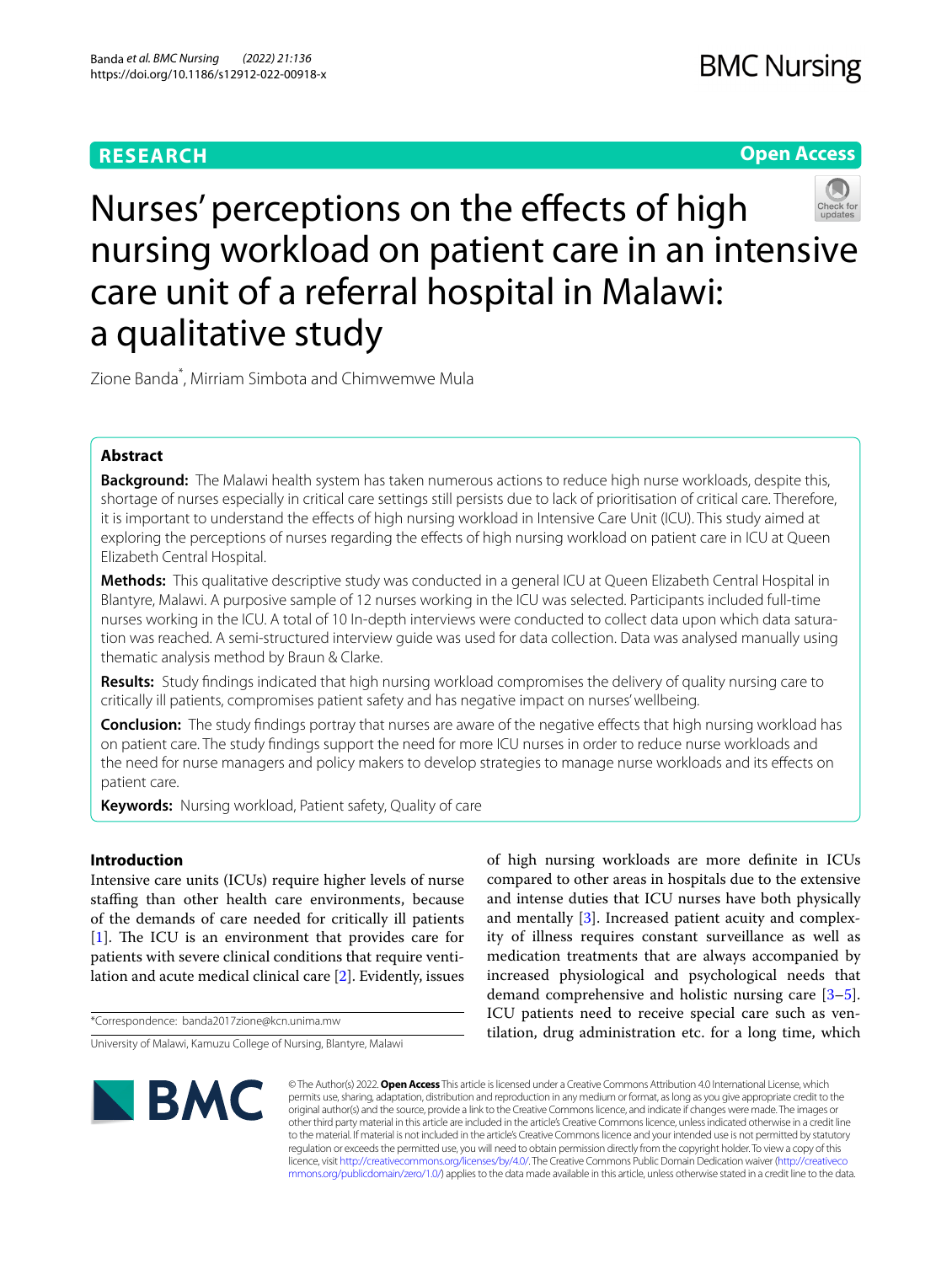highlights the huge role of ICU nurses [[6\]](#page-5-4). Apart from direct patient care; ICU nurses are involved in a variation of other tasks including making pharmacy orders, flling of updates of blood sample results, reception of families of newly admitted patients and attending to time consuming calls of family members. These administrative roles also increases the amount of workload ICU nurses are exposed to [\[7](#page-5-5)].

There is a link between nursing workloads and quality of care in critical care areas where it has been shown that high nursing workloads negatively afect both patient care and nurse outcomes  $[8-10]$  $[8-10]$  $[8-10]$ . Reports of missed care, care left undone and poor documentation of care have been made  $[11, 12]$  $[11, 12]$  $[11, 12]$  $[11, 12]$ . Studies have also shown that high nursing workload is signifcantly associated with increased incidents of falls, medication errors, unplanned extubations [\[13](#page-6-3)[–15\]](#page-6-4), increased acquisition of infections [[16\]](#page-6-5), decreased odds of survival and affects patient safety in general [\[17,](#page-6-6) [18](#page-6-7)]. Emerging research has also associated improved nurse-patient ratios and reduced nursing workloads with improved patient outcomes [\[19](#page-6-8)].

While the Malawi health sector has made tremendous progress in improving patient outcomes, the shortage of staff persists to be a major challenge  $[20]$  $[20]$  $[20]$ . With a 45% vacancy rate across the public health sector, vacancy rates for Registered Nurses and Nurse Midwife Technicians being 66% and 60% respectively, the government is still striving to increase the supply of nurses in order to provide quality health services in line with best global practices [\[20](#page-6-9)]. In the situation of shortage of nurses, not many nurses are allocated to work in critical care areas, which might be attributed to the lack of prioritisation or lack of interest in critical care [[21\]](#page-6-10).Even though evidence has shown that high nursing workload is associated with unfavourable outcomes, limited research has been published in Malawi on the efects of high nursing workload on patient care. Understanding the efects of nursing workload in the ICU, especially from nurses' perspectives, is an urgent undertaking, given nurse shortages and the numerous associations between workload, quality of care and patient safety. Understanding of such efects will help nurses and nurse managers to recognise and be able to address the issues related to high nursing workload in the ICU and improve the provision of quality and safe care. This study aimed at exploring and describing nurses' perceptions of the efects of high nursing workload in ICU in Malawi.

# **Methods**

## **Study design**

This study employed a descriptive qualitative design as described by Polit and Beck [[22\]](#page-6-11). ICU nurses are 'insiders' in as far as Intensive Care is concerned and their perceptions provide an insider view, as such a qualitative approach examined in detail the nurses' perceptions on nursing workload and quality of care from those who experience the high workload, this helped the researchers to gain insight and fnd results that will guide practice. The study was documented by using a recommended reporting system; Consolidated criteria for reporting qualitative research (COREQ) [[23](#page-6-12)].

# **Study setting**

The study was conducted at Queen Elizabeth Central Hospital (Q.E.C.H.) which is situated in Blantyre city in the southern region of Malawi. Q.E.C.H is a referral hospital with a bed capacity of 1,200 and serves a population of approximately 5.5 million [[24](#page-6-13)]. At the time of data collection; The hospital had 1 adult ICU which had 4 beds and 3 stepdown high dependency units for adults which had 4 beds each. On average, the ICU was admitting 350 patients annually with a 1:2 nurse patient ratio.

# **Study participants and sampling**

Inclusion criteria for this study included: working in the ICU at Q.E.C.H. for more than three months and willingness to participate in the study by providing a signed consent. Excluded from participating in the study were temporary nurses working on month-to-month basis and those working on locum basis (substitute nurses). These nurses were excluded as they do not work full time in the ICU and may not have entirely experienced the phenomenon under study. For sampling, study participants were purposively selected, the researcher contacted the ICU under study and used face-to-face approach to inform 12 nurses of the study and the participant inclusion criteria. All 12 participants that were approached met the study's inclusion criteria and responded to the researcher that they were interested. Qualitative research is labour intensive and large samples are time consuming and impractical, a sample for a rigorous qualitative study as such, is not very large [\[25\]](#page-6-14). Data saturation was reached upon interviewing 10 nurses.

#### **Ethical consideration**

Informed consent was obtained from all study participants when conducting this study. We observed participant confdentiality by anonymising our data, participants were given codes for identifcation (e.g., participant 1 NMT; for Nurse midwife technician or RN for Registered Nurse). The study was approved by College of Medicine Research and Ethical Committee (COMREC) reference number P.05/19/269. We confrm that all study methods were performed in accordance with the relevant guidelines and regulations.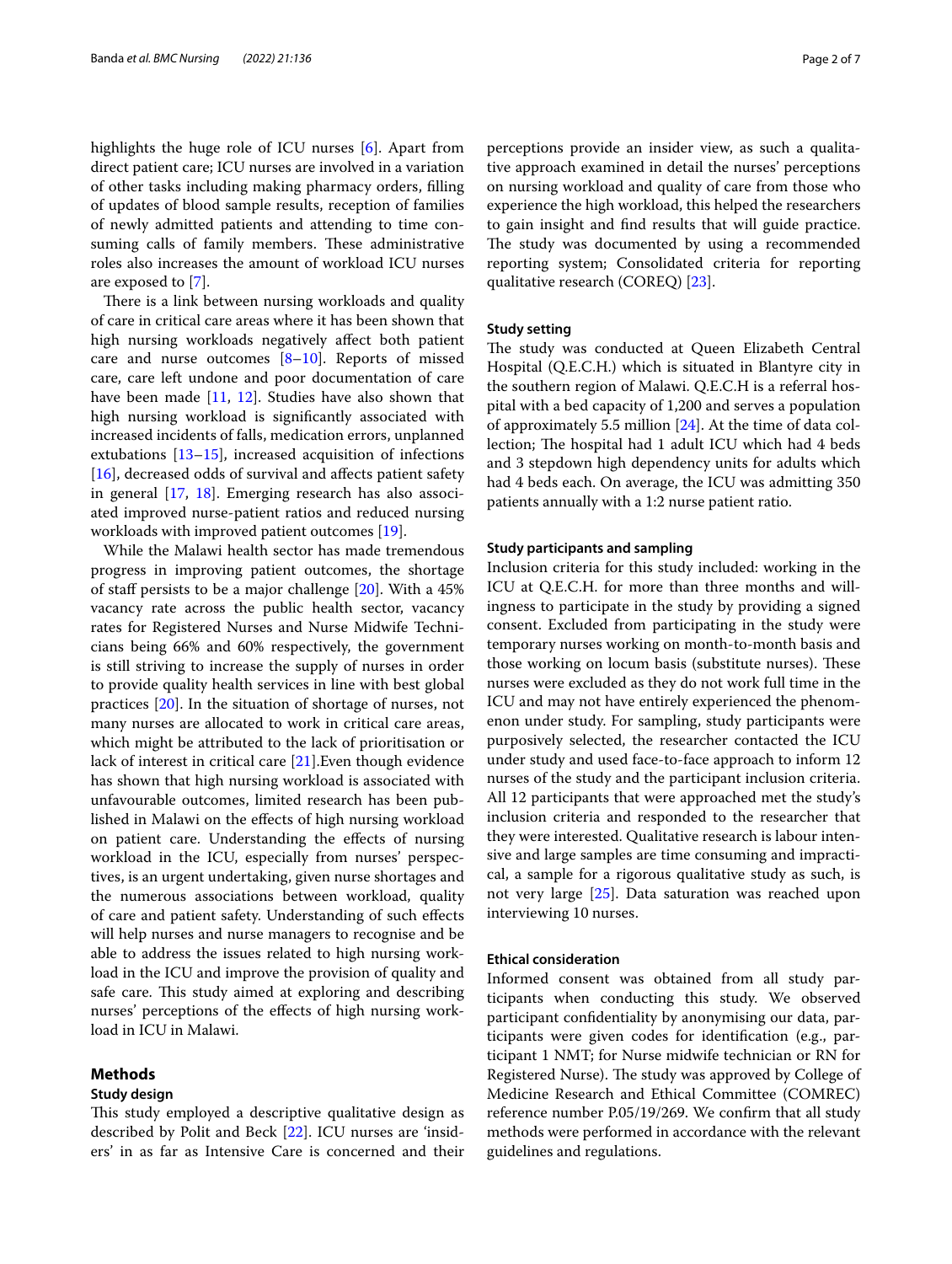# **Data collection**

Data was collected for a period of four weeks from  $19<sup>th</sup>$  July, 2019 to 9 August, 2019 by the first author; ZB through in-depth interviews, which were recorded using a digital audio recorder, and where necessary, some of the information was handwritten in order to collect adequate data as much as possible. The researcher conducted the interviews with the aid of a semi-structured interview guide. The interview guide questions were formulated from concepts from literature with an aim of addressing perceptions on the efects of high nursing workload on patient care in the ICU. Unplanned and unanticipated probes were used as supplementary questions. Unplanned probes arose from the context of the interview. Interviews were conducted in the resource room in the ICU, only the researcher and the participant were present during interviews and each interview lasted 40–45 min. Pre-testing of the interview guide was done at Zomba Central Hospital (ZCH) using three nurses working in the ICU. The hospital was chosen as it is also a referral hospital. During interviews; the researcher explained the purpose of the study to each and every participant before the interview and asked them to sign an informed consent form. The researcher then followed the semi structured interview guide. Questions included: *Describe how the current high workload infuences your performance? How does it afect your performance? What are the efects/consequences on the provision of critical care? How does the high nursing workload you experience afect the safety of patients in the unit? What errors occur when providing care in regards to high nursing workload? What are the occurrences of missed care in regards to high nursing workload?* The researcher conducted one interview with one participant at a time and interviews were not repeated. The researcher kept a reflective journal with recorded feld notes throughout the study. Participants were followed up for member checking purposes. The study results were shared to three participants in order to explore the credibility of the results. Participants checked for accuracy and resonance with their perceptions in the interpretations of the collected data and confrmed that it was is a true refection of the information.

# **Data analysis**

Data was analysed manually according to Braun & Clarke's thematic analysis [[26](#page-6-15)]. Data analysis progressed following a step by step approach, Interviews were transcribed verbatim from a digital voice recorder within 24  $h$  of data collection [\[27](#page-6-16)]. The transcripts were read and re-read in order to make sense of data while looking for patterns and meaning within the context of signifcant words or phrases, the researcher noted related phrases and units on participants' perception of high workload; participants viewed high workload as negative. The next step involved generating initial codes which helped in organising the data in a meaningful and systematic way. Initial codes included; unplanned extubations, cardiac arrest, near fall situations, errors, compromised patient safety etc. Coding of data is essential in moving methodically to a slightly higher conceptual level [[28\]](#page-6-17). This higher conceptual level enabled the researcher later to sort the items from diferent records in diferent ways, such as into similar and dissimilar groups and related features of the groups could be examined to gain insight into them [\[28](#page-6-17)].

The initial codes and all the relevant coded data extracts were sorted, collated and analysed. The different codes were clearly examined and recurring views were then combined and the researcher started to form overarching themes from the data. Poor quality care, compromised patient safety, unplanned extubations, cardiac arrests, impact on the nurse were identifed as some of the themes. These themes were characterised by significance and predominantly described patterns in the data relevant to the research question. The researcher then reviewed the devised set of themes to ensure that they made sense and that themes were working in the context of the entire data set. Themes of unplanned extubations, cardiac arrests, near fall situations overlapped and all fell into the theme of compromised patient safety which was earlier identified. Themes of poor-quality care and leaving care undone were collapsed into a theme of "care compromised". Themes were then defined and further refned with an aim of identifying the essence of the meaning of each theme.

# **Results**

Ten interviews with participants were conducted in order to explore their perceptions, upon which data saturation was reached. Presented below are the fndings.

#### **General demographic data**

We interviewed a total of 10 nurses working in the ICU. The ages of participants ranged from 30 to 43. Nurses had a working experience ranging from 3 to 8 years of working in the ICU. The majority  $[8]$  $[8]$  $[8]$  of the participants had a Diploma in Nursing and Midwifery, working as Nurse Midwife Technicians (NMTs) and a few [\[2](#page-5-1)] had a Bachelor's Degree in Nursing midwifery, working as Registered Nurses (RNs). None of the participants interviewed had a qualifcation in critical care nursing.

Four themes emerged from the thematic analysis: Care compromised, compromised patient safety, impact on nurse capacity and impact on nurses'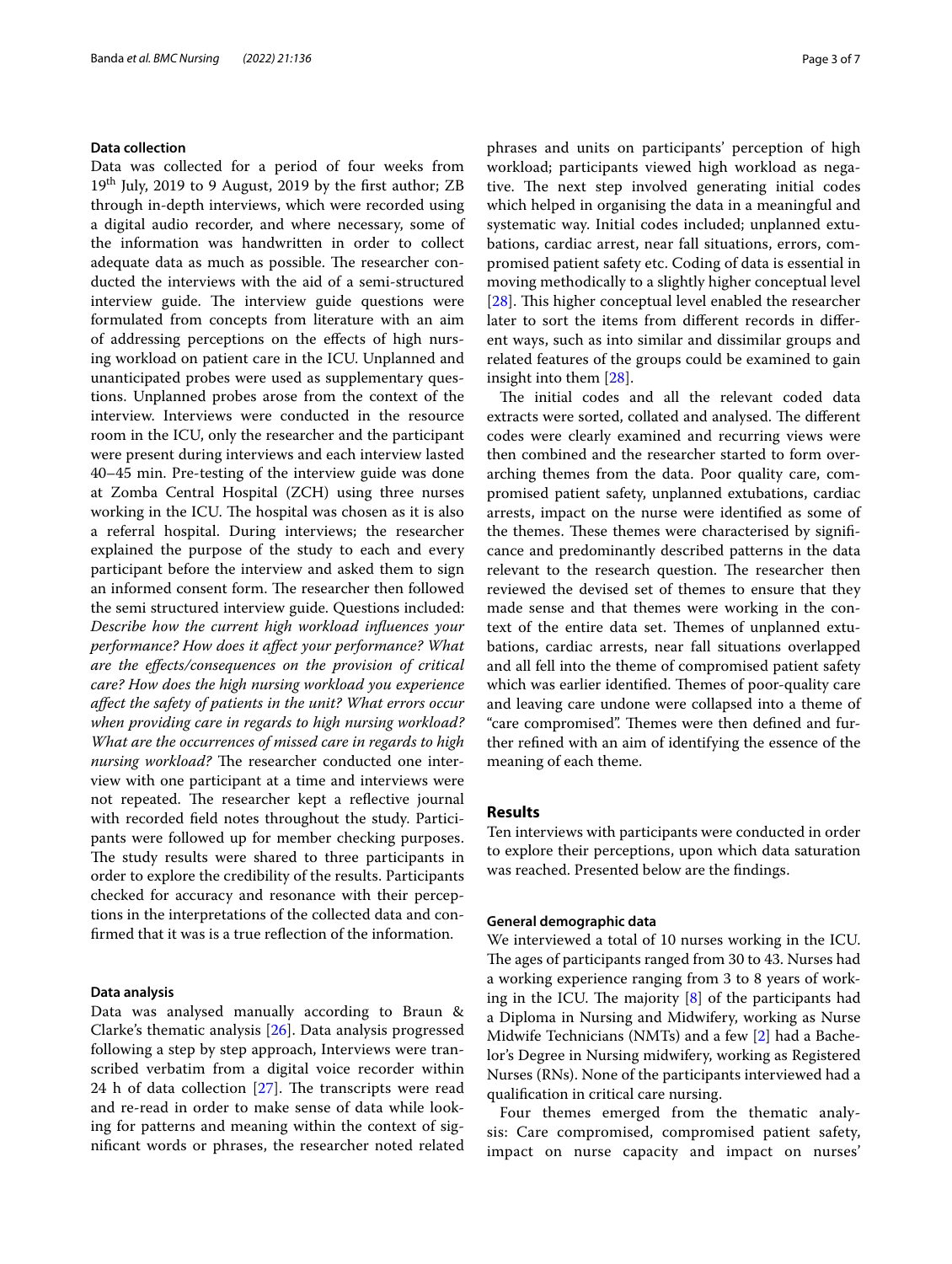<span id="page-3-0"></span>

|                             | Findings                                                                                                                                                                                                                                                                                                       | Supporting Quotes                                                                                                                                                                                                                                                                                                                                                                                                                                                                                                                                                                                                                                                                                                                                                                                                                                                                                                                                                                                                                                                                                                                                    |
|-----------------------------|----------------------------------------------------------------------------------------------------------------------------------------------------------------------------------------------------------------------------------------------------------------------------------------------------------------|------------------------------------------------------------------------------------------------------------------------------------------------------------------------------------------------------------------------------------------------------------------------------------------------------------------------------------------------------------------------------------------------------------------------------------------------------------------------------------------------------------------------------------------------------------------------------------------------------------------------------------------------------------------------------------------------------------------------------------------------------------------------------------------------------------------------------------------------------------------------------------------------------------------------------------------------------------------------------------------------------------------------------------------------------------------------------------------------------------------------------------------------------|
| Care compromised            | Nurses are unable to provide maximum quality care and leave care activities not<br>considered priority undone                                                                                                                                                                                                  | care, changing patients' soiled linen; Because those are the things that I can do later"<br>other patient, it means you have left out the turning which is very important. And<br>you can't feed in time because you have to check if Airway Breathing and Circula-<br>this and thatYou can't turn the patient because you have to run and check the<br>"We only prioritize some things; leaving the other things not done. Its better I do<br>tion is okay on the other bed. I can abandon things like turning, feeding, mouth<br>Participant 6, NMT)                                                                                                                                                                                                                                                                                                                                                                                                                                                                                                                                                                                               |
| Compromised patient safety  | Nurses at times prepare the wrong medication when they are tired and exhausted<br>Nurses perceived that the safety of ICU patients is compromised due to the high<br>nursing workload experienced                                                                                                              | 0% dextrose, so he went to take the vails but he didn't read on the vials. So instead<br>olocking. It was bad to us, because our intention is to save lives" (Participant 4, NMT)<br>a cardiac arrest, we discovered that it was because of a delay in suctioning and that<br>again, later he said "what if you were not around, that means I could have killed the<br>taking care of the other patient not knowing that the tube on the next patient was<br>"At some point they are not safe, frankly speaking they are not safe a patient had<br>this patient couldn't have arrested, but because of the understaffing we were busy.<br>he said "am preparing 10% dextrose" then I said "look this is lignocaine", he said "oh<br>of taking 50% dextrose he took lignocaine, lasked him "what are you doing?" and<br>"My colleague was very tired and it was during the night, he wanted to prepare<br>the tube had blocked. Had it been that we did the suctioning at the right time.<br>didn't notice that this is lignocaine" so he had to discard that and start all over<br>patient" but he said "it's because am tired" (Participant 4, NMT) |
| Impact on nurse capacity    | Perceptions indicated that high nursing workload affects nurses' capacity to<br>perform negatively                                                                                                                                                                                                             | "We are always exhausted and the care which we give to the patient, I can confirm<br>it's difficult because there is one hand where there should be 2 hands" (Participant<br>"Performance is poor. The performance is poor, not because am poor as such, but<br>that it can't be 100% correct" (Participant 9, NMT)<br>2, NMT)                                                                                                                                                                                                                                                                                                                                                                                                                                                                                                                                                                                                                                                                                                                                                                                                                       |
| Impact on nurses' wellbeing | increase in psychological issues; stress feelings of guilt, anger and discouragement<br>Psychological impact -Nurses perceived high nursing workload usually brings an<br>High nursing workload has both physical and psychological effects<br>Physical impact—ICU patients attract a lot of nurses' attention | At the end of the day, you become so emotional and you blame yourself sometimes<br>you feel like being a nurse is a not good thing, because when you have a lot of work<br>give medication and you do not document because you were busy with something<br>"It's very stressful. Its stressful and also you tend to miss some other things like you<br>"High workload is not good. you have body pains, the legs are aching and you still<br>and when patients get negative outcomes, you feel bad about it so it affects us, it<br>have to run to help this one and help that one" (Participant 2, NMT)<br>affects me negatively" (Participant 7, NMT)<br>else" (Participant 1, NMT)                                                                                                                                                                                                                                                                                                                                                                                                                                                                |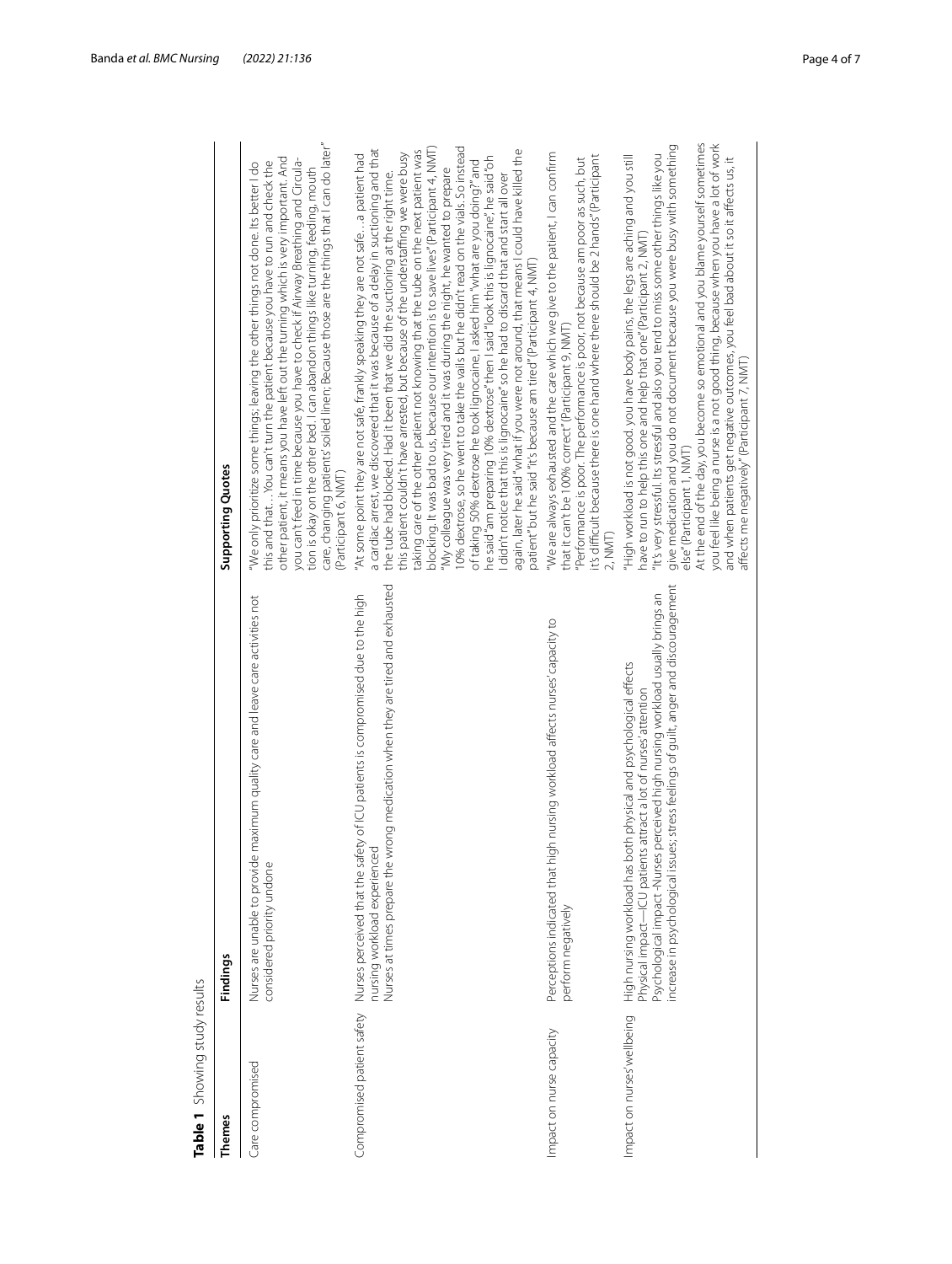wellbeing. Their description and supporting quotes are refected in Table [1](#page-3-0).

# **Discussion**

Study findings in this paper reveal the effects of high nursing workload in ICU and are presented under the following themes; "care compromised", "compromised patient safety", "impact on nurse capacity" and "Impact on nurses' wellbeing".

The study findings depict that quality care is not achieved due to high workload which is in line with other literature [[8\]](#page-5-6). Nurses were of the opinion that nursing procedures are mostly conducted in a rush in order to get to the next activity or to help the next patient which compromises both quality of care and the safety of patients resulting in Incidences of unplanned extubations. Unplanned extubation in ICU is a widely cited example of a potentially catastrophic and costly adverse event that is associated with increased morbidity and mortality [\[29](#page-6-18)]. In terms of patient injuries, the study found that nurses have never experienced a patient fall, when they notice a patient is about to fall, they rush to the bed. However, near fall situations were cited to be numerous. Carlesi et al., in a quantitative, analytical, cross-sectional study supports the association of high nursing workload with patient falls [[14\]](#page-6-19). Patient falls, result in physical and psychological consequences and increases patients' length of stay in ICU [\[30](#page-6-20)].

We also found that high nursing workload compromises care as nurses perceived they leave out care activities such as; patient feeding, patient turning, mouth care and linen changing when they have other activities to do. Studies have reported similar nursing activities to be left undone (or 'missed') when ICU nurse workloads are higher due to insufficient numbers of nurses in a shift which results in unfavorable patient outcomes including pressure ulcers, urinary tract infections, patient falls, critical incidents, poor quality of care and patient read-missions to ICU [\[12](#page-6-2), [31](#page-6-21)].

The study findings reveal that patients develop or are at risk of developing Hospital Acquired Infections (HAIs) resulting from bed sores as nurses do not turn patients' position in good time owing to the high workload. Furthermore, aseptic techniques are not properly followed as nurses usually have a lot of activities to perform with limited time. There is evidence that high nursing workload afects standard precautions for instance hand hygiene even in highly trained and well-stafed settings [\[32](#page-6-22)], confrming that the higher the nursing workload, the lower the compliance to standard precautions. Acquisition of HAIs in ICUs predisposes patients to higher mortality rates, additional adverse events, increases their length of stay in ICU and increases costs on health facilities, families and the society especially in sub-Saharan Africa where the burden of HAIs is already a great challenge [[33](#page-6-23), [34](#page-6-24)]. Considering the high demand on the few available ICU beds in Malawi, it is important to address and correct any relevant issues that increase patients' length of stay in the ICU, including high nursing workload, to maximize the provision of intensive care to patients.

Our fndings demonstrate that medication errors occur in the unit as a result of a high nursing workload. Work demands causes nurses to postpone medication administration, forget administering medication or preparing the wrong medication for patients when they are exhausted. Although it is argued that it is difficult to detect medical errors in ICUs as deteriorating patients' health can be attributed to the patient's underlying medical condition as opposed to nurses' error, studies have attested the existence of a direct relationship between exhaustion and fatigue resulting from heavy workloads and the occurrence of errors among critical care nurses [[35,](#page-6-25) [36](#page-6-26)]. It is claimed that medication errors may be more as a result of high-level task, as tasks demand the need to concentrate or multitask. Medication errors might be as a result of mediated interruptions, divided attention, and rushing which occurs when nurses experience a high-level task. Thus, a cognitive performance mechanism which is a component of nursing workload could be posited to explain medication errors [\[37\]](#page-6-27).

Nurses in the present study perceived that the workload they experience is stressful, reduces their energy and strength which afects their performance in physical and mental care activities in the long run nurses further reported of fatigue and exhaustion which reduces their focus and level of concentration when providing care. Individual's well-being and curtailed work performance may occur when there is high workload resulting in behavior changes such as reduced work pace [[38](#page-6-28)]. Evidence has shown that chronically fatigued nurses experience changes in their alertness and concentration while providing patient care [[39](#page-6-29)]. Efforts to decrease workplace stress of ICU nurses by focusing on facilitating peer collaboration, improving resource availability, and staffing ratios are likely to reduce stress levels.

High nursing workload was found not to only afect nurses' performance; nurses further perceived that high nursing workload afects their wellbeing physically and psychologically. In regards to physical impact, nurses reported musculoskeletal problems including lower back pain, neck pain and leg pain. Similarly, nurses have reported of neck problems (62.4%) and lower back pain  $(60%)$  as effects of workload  $[40]$  $[40]$ . Our results demonstrated that such physical efects cause discomfort and afect nurses' capacities to perform.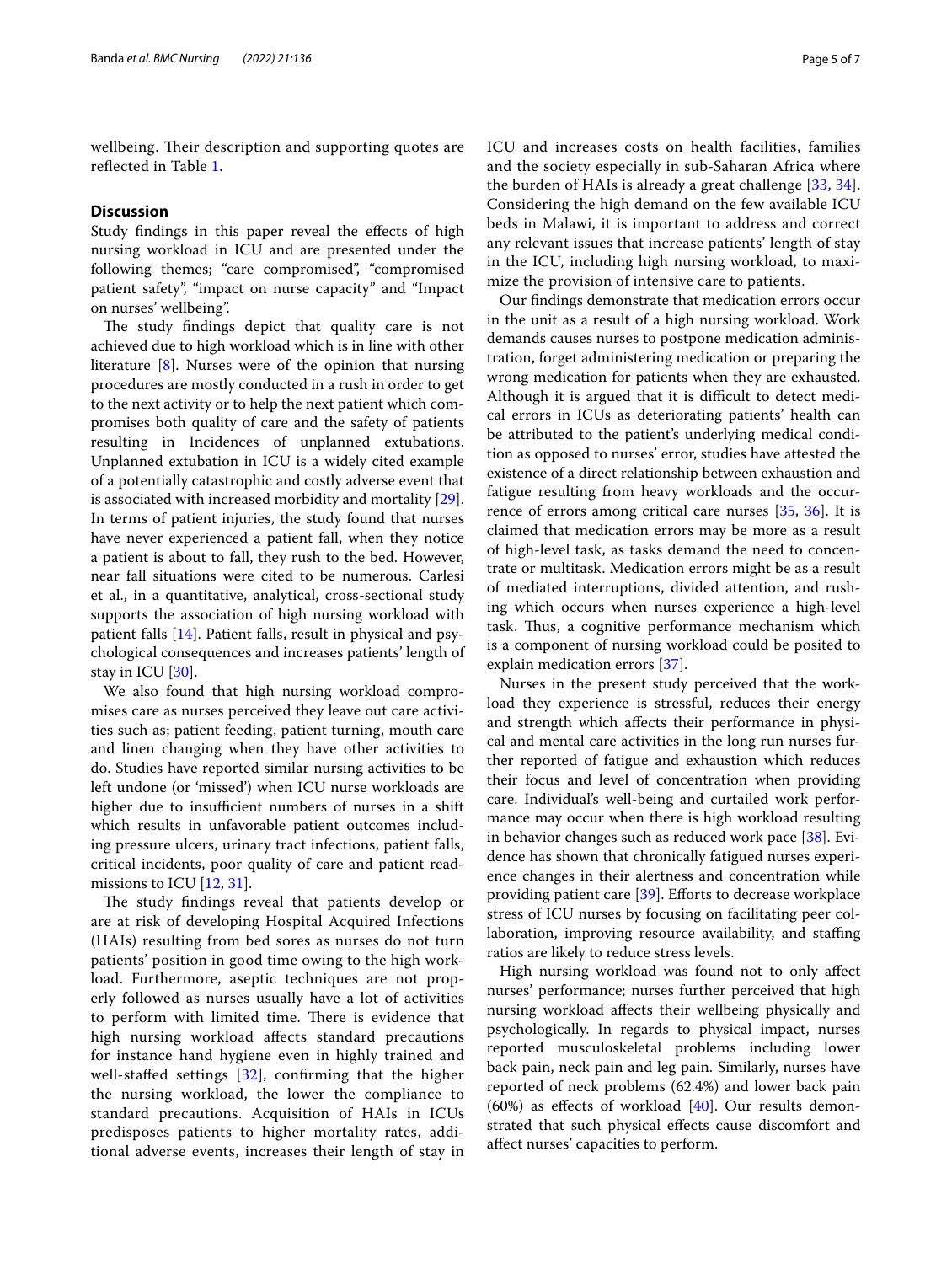Related to psychological impact, participants expressed feelings of guilt and anger when faced with situations of high workloads where they could not deliver care appropriately and resulted in negative patient outcomes. Similarly, in a qualitative study which aimed at exploring emotions and feelings in critical care situations nurses reported that they experienced guilt when faced with situations that provided them limited control to help patients due to high workloads [\[41\]](#page-6-31). Feelings have been described as signifying moral distress in critical care nurses which can consequently result in emotional exhaustion, afect the ability of critical care nurses to provide proper patient care and perform expected responsibilities and can also increase nurses' intention to leave the profession  $[42, 43]$  $[42, 43]$  $[42, 43]$  $[42, 43]$  $[42, 43]$ . This illustrates that psychological efects posed by high nursing workloads in ICU afects nurse performance and consequently increases the problem of nurse shortages.

Findings from this study show that nurses in the ICU aim to provide comprehensive and quality nursing care to patients; however, a high workload hinders their ability for such quality care provision. These findings have signifcant implications in strategizing ways of reducing nurse workloads to ensure quality care in the ICU. Policy makers and nurse managers need to increase nurse stafing, prioritise allocation of nurses to ICUs and employ ways of surveying the occurrence of adverse events and errors that will improve patient safety in general.

#### **Conclusion**

The study reveals perceived effects of high nursing workload related to patient care in the ICU at Queen Elizabeth Central Hospital in Malawi. Nurses described various efects of high workload on patients in the unit; compromised care and compromised patient safety. Nurses also described that high nursing workload has negative efects on their wellbeing; physically and psychologically and compromises their capacity to perform which in turn affects patient safety. There is need for collective eforts by government, health care institutions and nurse managers to strategise ways of reducing nurse workloads and monitoring quality of nursing care in ICU in order to improve patient safety.

## **Limitations of the study**

The main limitation of this study is that the study participants did not include nurse managers who are directly involved in staff organisation who would have highlighted other issues pertaining to issues of high nursing workload in the ICU.

#### **Acknowledgements**

We would like to acknowledge all ICU nurses who participated in the in-depth interviews and the unit manager for being supportive. We acknowledge the

support from Educational Microloan and Scholarship Foundation. The writing of this manuscript was facilitated with support from University of Malawi's Africa Center of Excellence and Public Health (ACEPHEM).

#### **Guarantor**

Zione Banda.

#### **Authors' contributions**

ZB (a master's of Adult Health Nursing female student at University of Malawi, Kamuzu College of Nursing) planned the study, conducted the in-depth interviews, analysed the data and prepared the manuscript. CM (Lecturer at University of Malawi, Kamuzu College of Nursing) analysed the data and prepared the manuscript. MS (Lecturer at University of Malawi, Kamuzu College of Nursing) analysed the data prepared the manuscript. The author(s) read and approved the fnal manuscript.

#### **Availability of data and materials**

The datasets used and/or analysed during the current study available from the corresponding author on reasonable request.

#### **Declarations**

#### **Ethics approval and consent to participate**

Informed consent was obtained from all study participants when conducting this study. We observed participant confdentiality by anonymising our data. The study was approved by College of Medicine Research and Ethical Committee (COMREC) reference number P.05/19/269. We confrm that all study methods were performed in accordance with the relevant guidelines and regulations.

## **Consent for publication**

Not required.

# **Competing interests**

No competing interest.

Received: 5 July 2021 Accepted: 24 May 2022<br>Published online: 01 June 2022

#### **References**

- <span id="page-5-0"></span>1. McGahan M, Kucharski G, Coyer F, Winner ACCCN Best Nursing Review Paper 2011 sponsored by Elsevier. Nurse staffing levels and the incidence of mortality and morbidity in the adult intensive care unit: a literature review. Aust Crit Care Off J Confed Aust Crit Care Nurses. 2012;25(2):64–77.
- <span id="page-5-1"></span>2. Ferreira PC, Machado RC, Martins QCS, Sampaio SF. Classifcation of patients and nursing workload in intensive care: comparison between instruments. Rev Gaucha Enferm. 2017;38(2):e62782.
- <span id="page-5-2"></span>3. Abbey M, Chaboyer W, Mitchell M. Understanding the work of intensive care nurses: a time and motion study. Aust Crit Care Of J Confed Aust Crit Care Nurses. 2012;25(1):13–22.
- 4. Naef R, Ernst J, Bürgi C, Petry H. Quality of acute care for persons with cognitive impairment and their families: a scoping review. Int J Nurs Stud. 2018;85:80–9.
- <span id="page-5-3"></span>5. Marshall JC, Bosco L, Adhikari NK, Connolly B, Diaz JV, Dorman T, et al. What is an intensive care unit? a report of the task force of the World Federation of Societies of Intensive and Critical Care Medicine. J Crit Care. 2017;37:270–6.
- <span id="page-5-4"></span>6. Queijo AF, Martins RS, Andolhe R, Oliveira EM, Barbosa RL, Padilha KG. Nursing workload in neurological intensive care units: cross-sectional study. Intensive Crit Care Nurs. 2013;29(2):112–6.
- <span id="page-5-5"></span>7. Ravat F, Percier L, Akkal R, Morris W, Fontaine M, Payre J, et al. Working time and workload of nurses: the experience of a burn center in a high income country. Burns J Int Soc Burn Inj. 2014;40(6):1133–40.
- <span id="page-5-6"></span>8. Chang LY, Yu HH, Chao YFC. The relationship between nursing workload, quality of care, and nursing payment in intensive care units. J Nurs Res JNR. 2019;27(1):1–9.